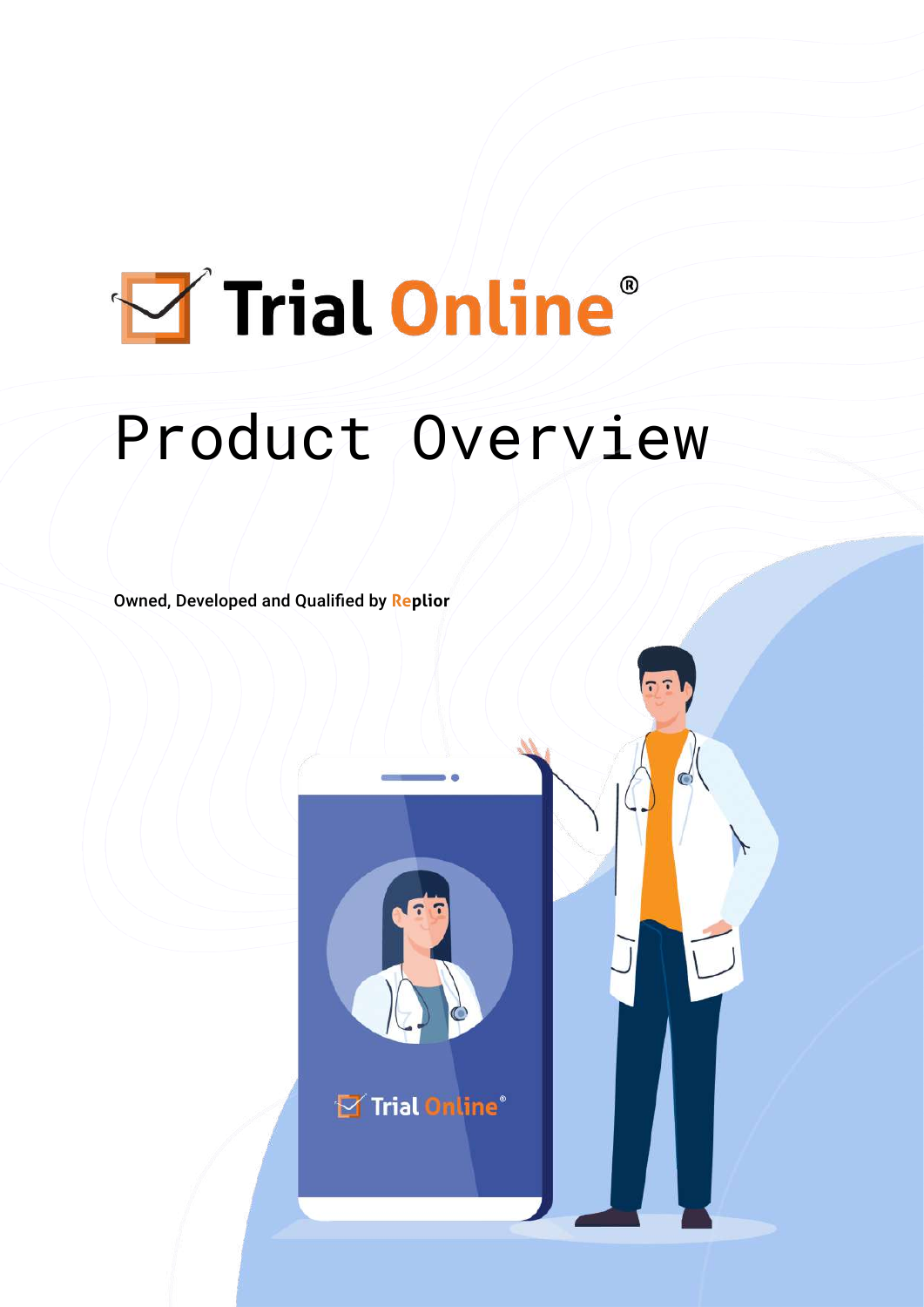## A full suite of Clinical Research Products



#### $e$ PRO

Next-generation patient data collection for validated questionaries on patients own phone (BYOD), or on Replior provided pre-installed phones.



Proven EDC system based on 20 years and over 1000 trials track record. Fully role-based to enable review, query, verify, approve and sign-off on forms to produce quality data.



#### Logbooks & Surveys

Using the ePRO app for non-validated surveys, daily diaries and medication intake verification.



#### **Sensors**

Integration of sensors, wearables, medical devices and health applications using the ePRO app as platform.



Enables patients and researchers to take the first critical contact remotely in a safe and secure way



Enable participant convenience through video calls. Move visits from in-clinic to the home, conduct Virtual Visits to capture data, increase engagement and security.



#### **External data sources**

Integration of external objective background data feeds like weather, pollen, UV radiation, air quality data.

#### $\sqrt{\phantom{a}}$  Engagement

Dashboard to track participant progress, provide ongoing training and give access to study specific information.

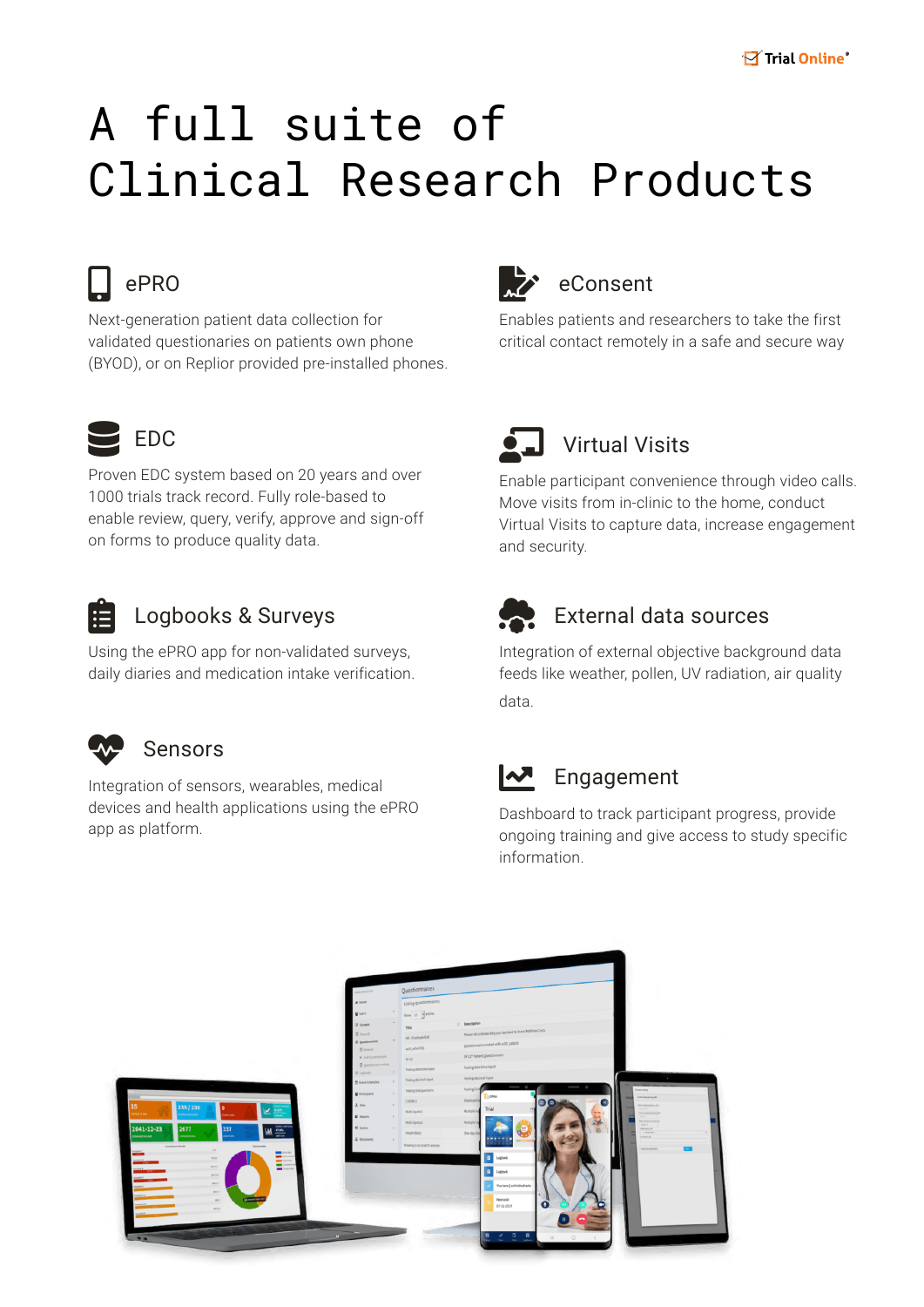### Trial Online EDC

Trial Online's EDC is feature-rich, fulfilling the needs of even the most complex trials.

Clinical sites appreciate the system's easy to use and intuitive approach. Quick study setup gives a short lead time for you to start collecting data.

#### About EDC

Clinical Trial EDC systems are an important part of every clinical trial. Selecting the right EDC helps address inefficiencies on the operational side of research, from clinical trial planning stages through preparation, performance, and reporting.

There is a growing need to address the complex process of electronic data capture implementation and select systems with proven interoperability as more and more pharma and biotech sponsors start to recognize the potential opportunities that exist with EDC-ePRO integration.

Our EDC allows the customer to configure their solution entirely through the front end with our easy to use study builder.

## Trial Online ePRO

Move your trial surveys from paper-based to a secure and cost effective online ePRO platform.

#### About ePRO

Trial Online's ePRO was designed with functionality in mind and user-friendliness is at the core of our system.

The ePRO system is an extensive toolbox with app capability for both CROs and Pharmaceutical companies to create optimal clinical trial patient engagement.

An end-to-end solution, ePRO provides enhanced support for patients while optimizing the full benefits of electronic data capture.



#### Native App

Trial Online ePRO is provided as a native app available for download in Apple's AppStore for iOS and Google Play for Android devices.

A native app enriches the patient experience by allowing more user-friendly solutions to be implemented such as push messaging.

Trial Online's ePRO is also available in any web browser from a desktop computer.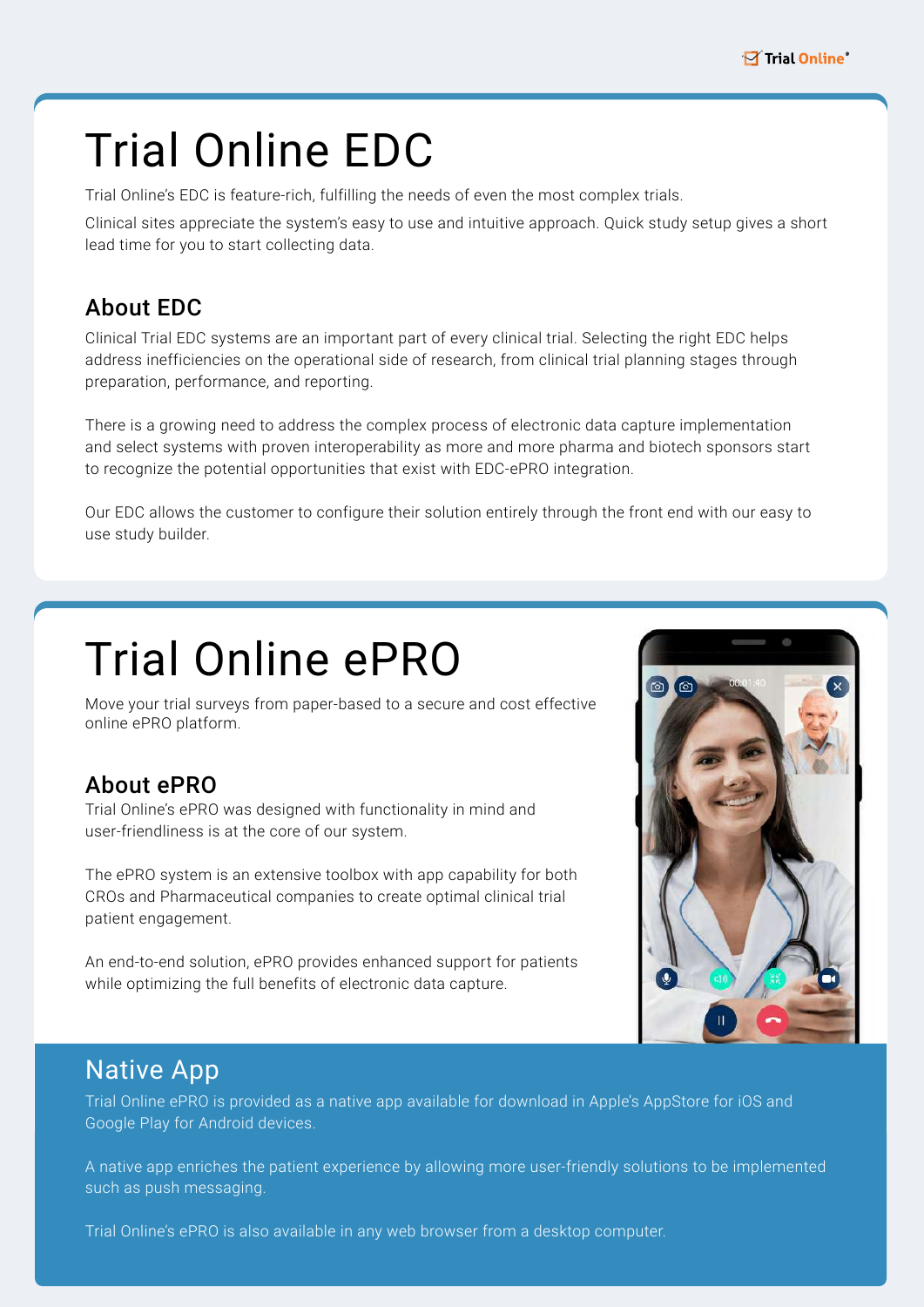## Trial Online Virtual Visits

Collect Data during site visits, between visits and through remote virtual visits. Virtual Visits is a communication module to use for Site-to-Patient communication during clinical trials.

#### About Virtual Visits

Trial Online provides a complete suite of products to run clinical research projects with total flexibility.

Using the Trial Online Virtual Visit Telehealth solution gives patients the security and convenience of participating from their home, while the investigator safely monitors symptoms and tests upon collecting data.

Virtual Visits allow the investigator to observe the participant, instruct them to complete assessments, and record their observations directly into the EDC system.

### Trial Online eConsent

Modernize your informed consent process with Trial Online's eConsent.

Tools to easily keep track of consent versions and patient approval to remain compliant.

#### About eConsent

Patient safety starts with the patient's understanding of the trial and all of the inherent risks involved. This is where eConsent can offer more protection through a directed online experience.

The step-by-step process guides the patient to ensure understanding and presents a signature box only at the end of these exercises.

| More.<br>Add new consent<br>×<br>.<br>Agree Date:<br>0 torns   1   1   0 /<br><b>Q</b> deterministics<br>Alley Role<br><b>Q</b> Cumori Vieum<br><b>Tekn Third Lives</b><br>hidsmediatels of<br>Edmant (Sie<br>Oversex:<br>Aring Jameson<br>Assim Biologic<br>60 8 8 2<br>Status:<br>FIERE.<br>Michael Mission<br>0.007<br>18<br>Wrsein<br>Hilling Assets<br>0 8 0 7<br>Description<br>-Neyconformed content formula<br>Argualdic.<br>Superviso Date: Date:<br>New has<br>8 8 8 9 7<br>Affection<br>intereste that health data are subscribed.<br>an algorithm afforming groppically,<br>ENCL: CRONOT<br>faller.<br>$-100$<br>1: 0.7<br>Alteri Dean<br>field 2 2 EXCENSE<br>town or<br>3 barrent that by present physician<br>Parke Thomas erry<br>8 8 8 8 7<br>will be askerned about the trial |
|-------------------------------------------------------------------------------------------------------------------------------------------------------------------------------------------------------------------------------------------------------------------------------------------------------------------------------------------------------------------------------------------------------------------------------------------------------------------------------------------------------------------------------------------------------------------------------------------------------------------------------------------------------------------------------------------------------------------------------------------------------------------------------------------------|
|                                                                                                                                                                                                                                                                                                                                                                                                                                                                                                                                                                                                                                                                                                                                                                                                 |
|                                                                                                                                                                                                                                                                                                                                                                                                                                                                                                                                                                                                                                                                                                                                                                                                 |
|                                                                                                                                                                                                                                                                                                                                                                                                                                                                                                                                                                                                                                                                                                                                                                                                 |
|                                                                                                                                                                                                                                                                                                                                                                                                                                                                                                                                                                                                                                                                                                                                                                                                 |
|                                                                                                                                                                                                                                                                                                                                                                                                                                                                                                                                                                                                                                                                                                                                                                                                 |
|                                                                                                                                                                                                                                                                                                                                                                                                                                                                                                                                                                                                                                                                                                                                                                                                 |
|                                                                                                                                                                                                                                                                                                                                                                                                                                                                                                                                                                                                                                                                                                                                                                                                 |
|                                                                                                                                                                                                                                                                                                                                                                                                                                                                                                                                                                                                                                                                                                                                                                                                 |
| Terrain Nortenia<br>0 0 0 0 1<br>BALL SYNCOLOGY<br>Aman.<br>PlyActionnama.                                                                                                                                                                                                                                                                                                                                                                                                                                                                                                                                                                                                                                                                                                                      |
| <br>Milliam Middler<br>R.L.V                                                                                                                                                                                                                                                                                                                                                                                                                                                                                                                                                                                                                                                                                                                                                                    |
| Permit William<br>.                                                                                                                                                                                                                                                                                                                                                                                                                                                                                                                                                                                                                                                                                                                                                                             |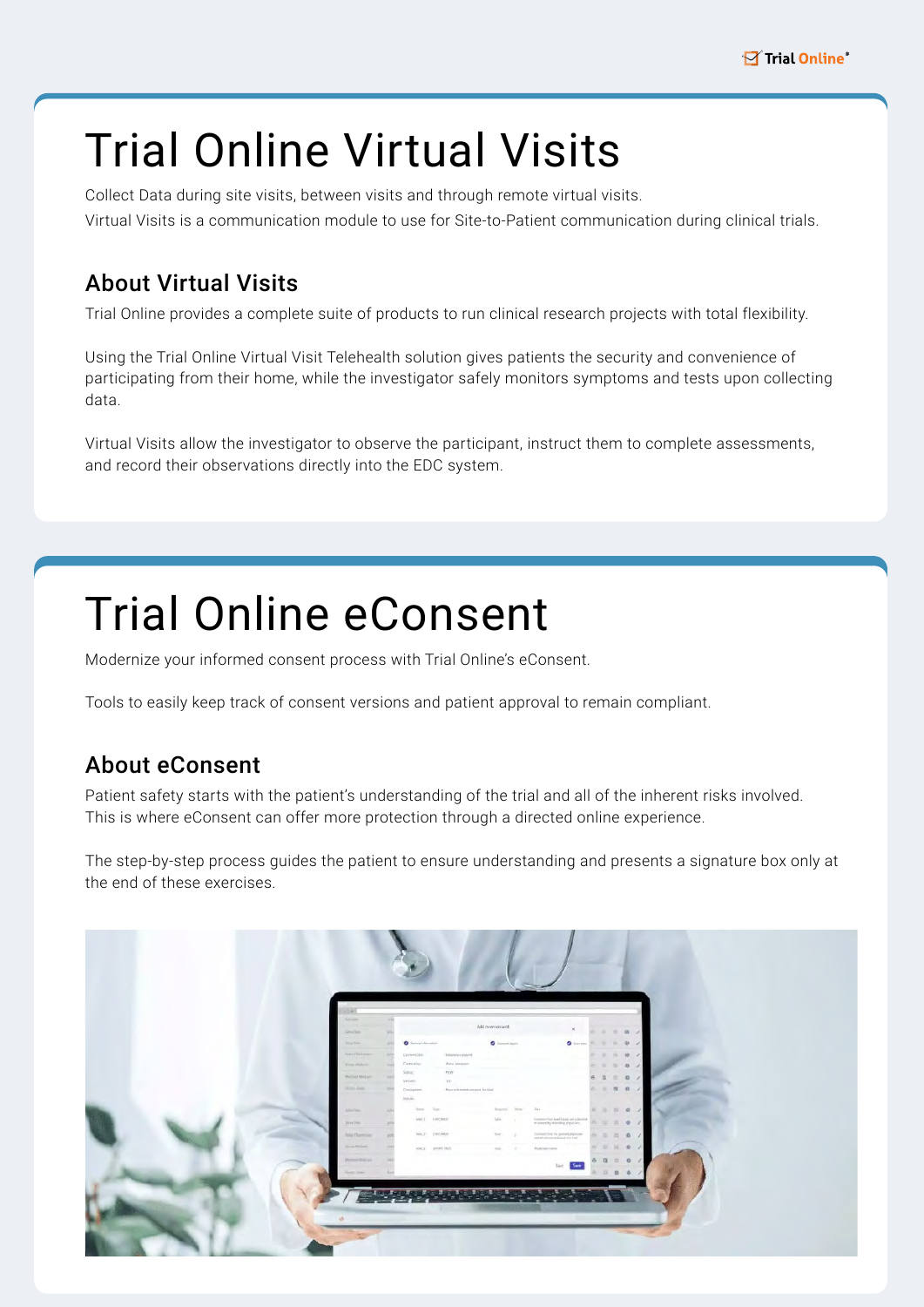## About Trial Online

#### Trial Online EDC and Trial Online ePRO is owned, developed and qualified by Replior AB.

Replior is a privately held Swedish software solutions company focused on clinical trial support systems and offering a full suite of data collection products.

Replior develops in-house software and delivers Software as a Service, SaaS, solutions to Pharma companies and CROs.

The company is headquartered in Stockholm and has offices in Lund, Sweden, and Split, Croatia.

The EDC product Trial Online has been in operation since the year 2000, collecting data in over 1000 trials. Trial Online is a trusted eCRF provider for thousands of clinical studies made over the years, from small Phase I trials to global Phase III/IV trials. Trial Online ePRO provides Patient diary and questionnaire service to clinical studies.

#### About Trial Online EDC and ePRO

In early 2016, Trial Online ePRO was launched. Trial Online ePRO can be used as an integrated service with Trial Online EDC or as a stand-alone service.

In 2019, the Trial Online ePRO app and eConsent tool was launched.

Trial Online is owned by Replior AB as a part of the Hiberion Group.

#### Therapeutic Areas

Trial Online has conducted over five hundred studies in a wide range of therapeutic areas.

Our software can accommodate the most complex of clinical trial designs, with an easy and time-saving set-up. Conducting a study has never been easier.

- √ 100% Web-based EDC and ePRO
- √ Clients are able to perform all activities themselves
- √ Easy and fast set up of the complete system
- √ Fully compliant with 21 CFR part 11 and GCP
- √ Hosted on a secure dedicated server
- √ User-friendly
- √ Medical coding: MedDRA and WHO-DD
- √ Flexible and fast eCRF design
- √ Facilitates networking with specialists and partners
- √ Cost-effective even for small MedTech and BioTech studies
- √ Easy construction of Data Sets adaptable data export
- E-training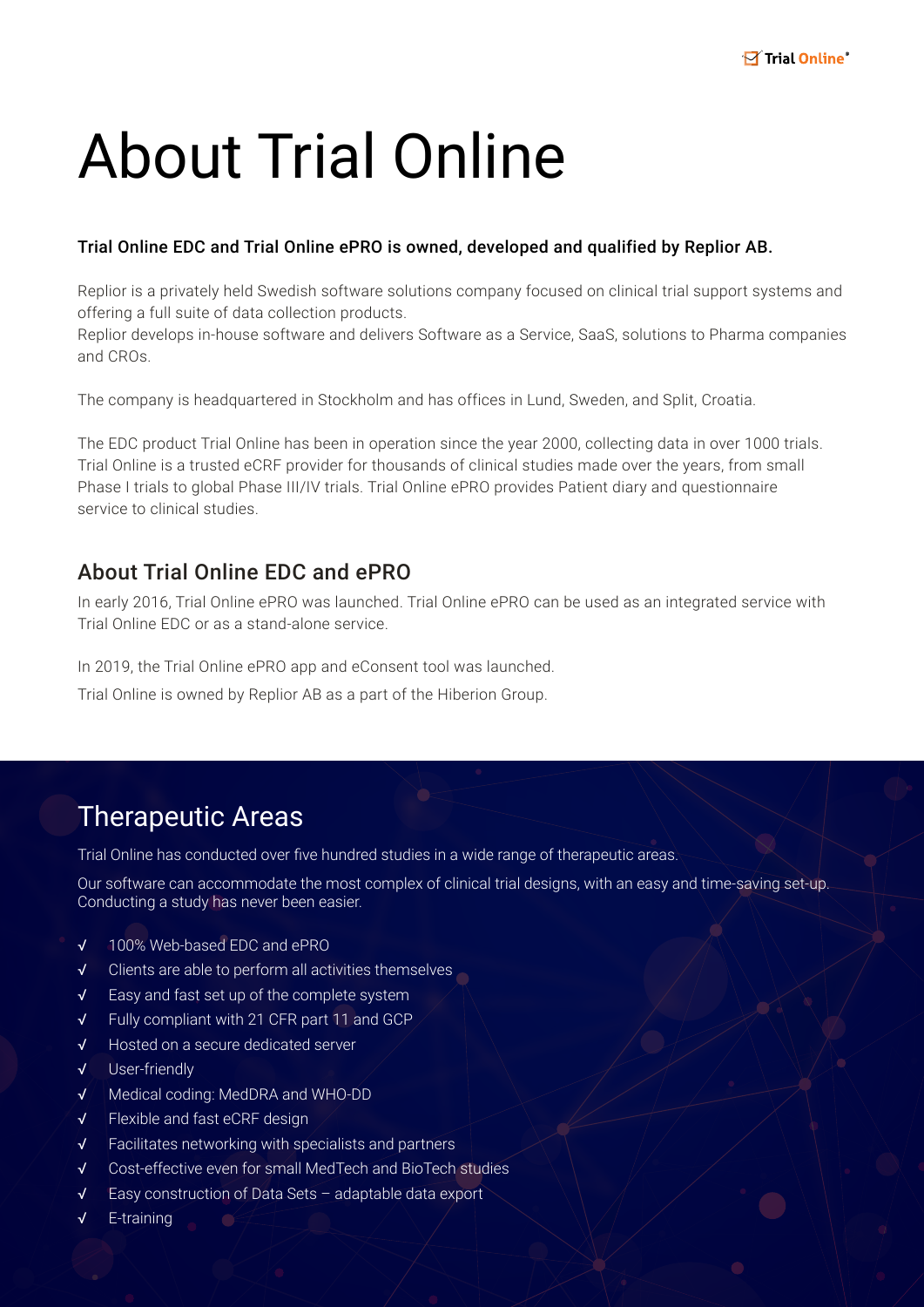## Quality and Compliance

Our services and products shall always meet our customers' and users' expectations and requirements. By understanding our customers' needs today and, in the future, we deliver competitive services and products with the right quality, on time and according to agreed terms.

A cornerstone for our quality work is an engaged and aware staff and the company's collective knowledge and rules.

All systems and processes used to manage a clinical trial are part of a regulated process that must be validated and needs to meet FDA regulations, EMA regulations and ICH guidelines. All Trial Online's products follows these regulations and guidelines as well as industry standards to ensure product quality. This includes Software Development Life Cycle and System Qualification.

Trial Online is a designed, developed, and tested computer system as defined in PIC/S 'Good Practices for Computerised Systems in Regulated "GxP" Environments'.

Trial online is compliant with FDA 21 CFR Part 11, GDPR and HIPAA. Our Quality Management System is built on quality standards in the industry, e.g. guidelines and directives provided by ISPE, FDA, EMA and ICH.

Our independent Group Compliance Officer performs regular internal audits on Replior and Complior. Clients (CROs and Sponsors) regularly perform audits of Replior and Trial Online.

We are dedicated to delivering a service of the highest quality in all aspects of our operation. Furthermore, we continually try to meet, or exceed, all expectations of our customers.

From development, through general product release, we have a high focus on quality and compliance. We have accomplished this by leveraging the latest technological solutions and according to regulatory standards and guidance.

### Product Quality

All systems and processes used to manage a clinical trial are part of a regulated process that must be validated and needs to meet both FDA regulations and ICH guidelines.

All Trial Online's products follow these guidelines as well as industry standards to ensure product quality. This includes Software Development Life Cycle, System Qualification, and Quality Assurance Testing.